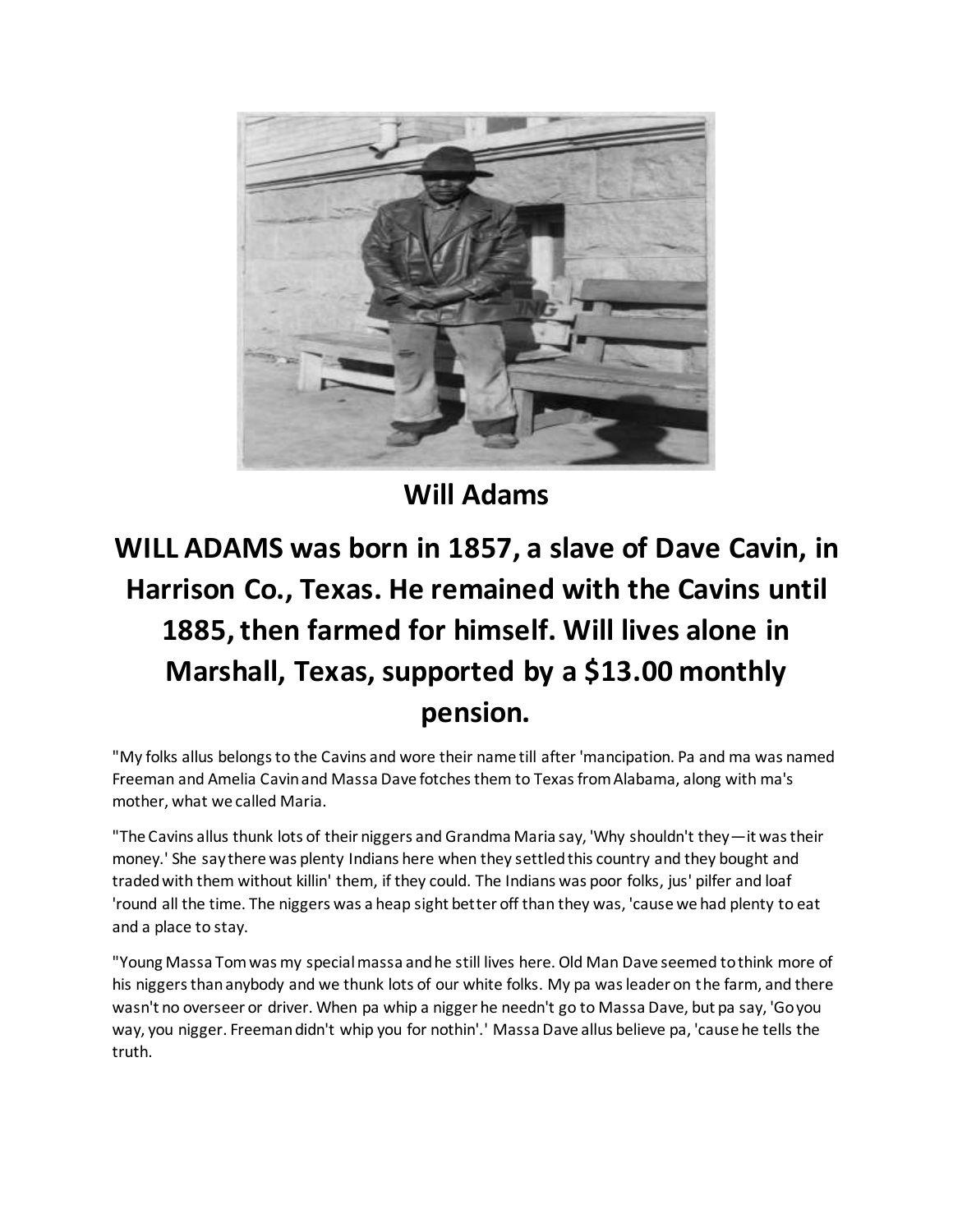"One time a peddler come to our house and after supper he goes to see 'bout his pony. Pa done feed that pony fifteen ears of corn. The peddler tell massa his pony ain't been fed nothin', and massa git mad and say, 'Be on you way iffen you gwine 'cuse my niggers of lyin'.'[Pg 2]

"We had good quarters and plenty to eat. I 'members when I's jus' walkin' round good pa come in from the field at night and taken me out of bed and dress me and feed me and then play with me for hours. Him bein' leader, he's gone from 'fore day till after night. The old heads got out early but us young scraps slep' till eight or nine o'clock, and don't you think Massa Dave ain't comin' round to see we is fed. I 'members him like it was yest'day, comin' to the quarters with his stick and askin' us, 'Had your breakfas'?' We'd say, 'Yes, suh.' Then he'd ask if we had 'nough or wanted any more. It look like he taken a pleasure in seein' us eat. At dinner, when the field hands come in, it am the same way. He was sho' that potlicker was fill as long as the niggers want to eat.

"The hands worked from sun to sun. Massa give them li'l crops and let them work them on Saturday. Then he bought the stuff and the niggers go to Jefferson and buy clothes and sech like. Lots saved money and bought freedom 'fore the war was over.

"We went to church and first the white preacher preached and then he larns our cullud preachers. I seed him ordain a cullud preacher and he told him to allus be honest. When the white preacher laid his hand on him, all the niggers git to hollerin' and shoutin' and prayin' and that nigger git scart mos' to death.

"On Christmas we had all we could eat and drink and after that a big party, and you ought to see them gals swingin' they partners round. Then massa have two niggers wrestle, and our sports and dances was big sport for the white folks. They'd sit on the gallery and watch the niggers put it on brown.[Pg 3]

"Massa didn't like his niggers to marry off the place, but sometimes they'd do it, and massa tell his neighbor, 'My nigger am comin' to you place. Make him behave.' All the niggers 'haved then and they wasn't no Huntsville and gallows and burnin's then.

"Old massa went to war with his boy, Billie. They's lots of cryin' and weepin' when they sot us free. Lots of them didn't want to be free, 'cause they knowed nothin' and had nowhere to go. Them what had good massas stayed right on.

"I 'members when that Ku Klux business starts up. Smart niggers causes that. The carpet-baggers ruint the niggers and the white men couldn't do a thing with them, so they got up the Ku Klux and stirs up the world. Them carpet-baggers come round larnin' niggers to sass the white folks what done fed them. They come to pa with that talk and he told them, 'Listen, white folks, you is gwine start a graveyard if you come round here teachin' niggers to sass white folks." Them carpet-baggers starts all the trouble at 'lections in Reconstruction. Niggers didn't know anythin' 'bout politics.

"Mos' the young niggers ain't usin' the education they got now. I's been here eighty years and still has to be showed and told by white folks. These young niggers won't git told by whites or blacks either. They thinks they done knowed it all and that gits them in trouble.

"I stays with the Cavins mos' twenty years after the war. After I leaves, I allus farms and does odd jobs round town here. I's father of ten chillen by one woman. I lives by myself now and they gives me \$13.00